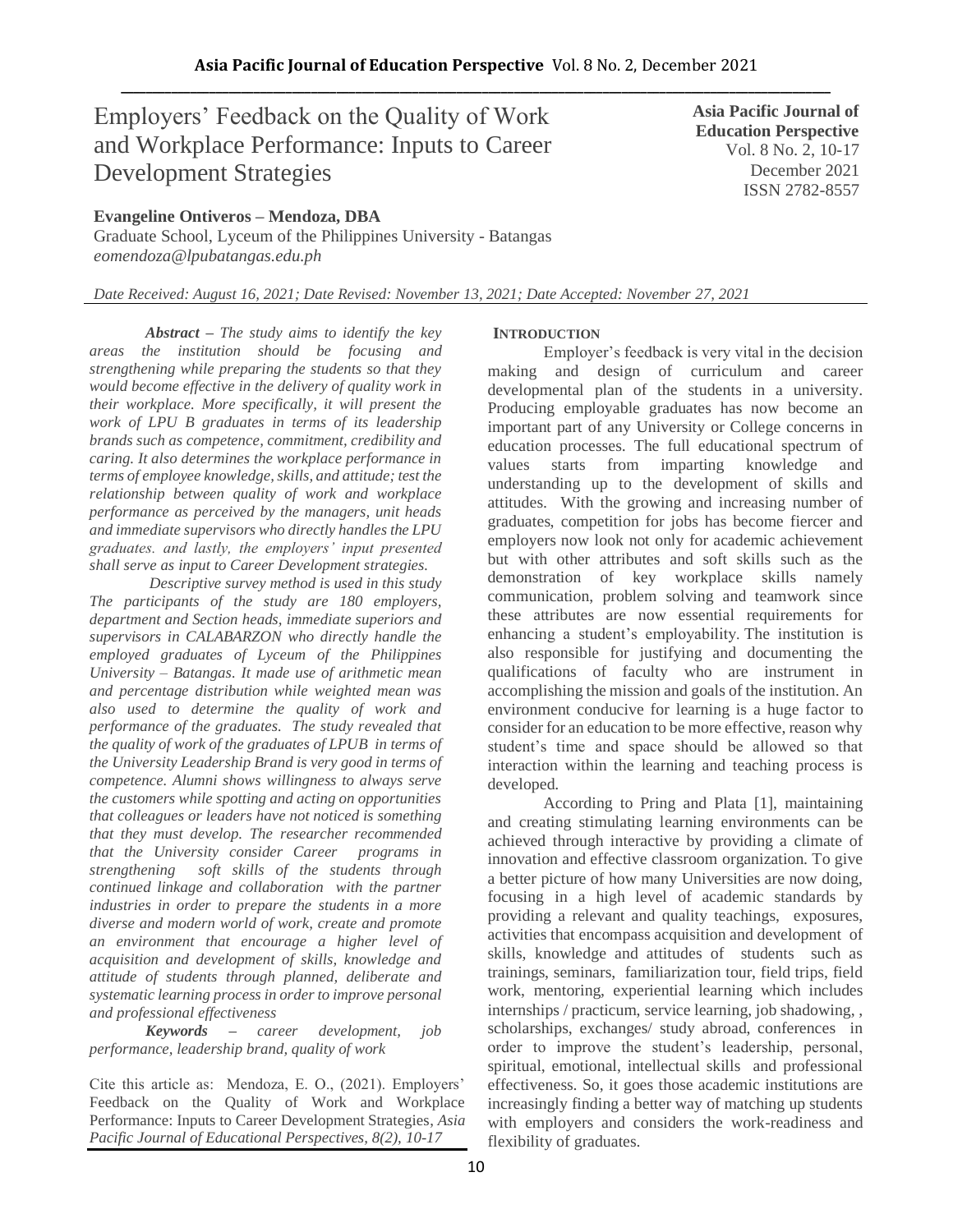In today's colleges and universities, extensive experience opportunities that really integrate the liberal arts with real-world learning such as problem solving, and communication skills are encouraged. According to a report presented at the 2018 PESO National Congress by the Department of Labor and Employment, these soft skills are in high demand, are weak among graduates, and are considered as a college responsibility to include in the curriculum. Furthermore, given the importance that companies of all kinds place on experiential parts of a new graduate's résumé, colleges and universities view their students' working lives not as a challenge, but as an opportunity. An "employment brand," which is a pillar of a bigger "outcomes brand," is important. If an institution is not known to employers, graduates will suffer the consequences when seeking jobs reason why the institutions and colleges are establishing an industry linkage and focuses on branding by participating and being visible in both national and international linkages, competitions and research fora involving its students and exposing them into a world of global competitiveness. Today's workforce is composed of diversified pool of employees from different cohort groups that differentiate them emotionally, personally, and cognitively [2].

The application of theory to workplace is an important factor and is by-product of student's learning from the university. Through the university's own facilities, students experience hands-on learning aside from being able to comprehend communication arts' essential theory. An example of such opportunity is the one being given by the Educational Production Center [3]. When selecting degrees and universities, students and parents carefully weigh up the future employment prospects**.** Usually, data and other important sources which publish graduate destination data and starting salaries are consulted before choosing a school. With the continuous rise of tuition fees, students look more carefully for a return on their investment and in so doing, Universities and Colleges are ensuring the relevance of their curriculum and the delivery of quality education not only to establish a leadership brand but also to strategically put business into a competitive edge, thus achieving its most ultimate goal of becoming a leader in education sector [4].

Colleges go beyond articulating to certain occupations in their goal. To some extent, major matters, but in many cases, major or area of expertise is not a determining factor in professional entry. A better understanding of graduate career routes and knowledge sharing between universities and industry would put higher education in a better position to address the problem where it can. Measuring graduate development early in their careers, including promotions and upward

transfers across sectors and roles, is a responsibility shared by businesses and universities. Businesses and institutions must share responsibility for closing this knowledge gap, with both sides understanding the complexity of the other. Employers are not looking for reforms in higher education that could result in the loss of specialized knowledge. They do, however, want education to pay greater attention to research that shows which abilities are required by various industries, and to respond swiftly to it [5].

Once the University has responded on the muchneeded skills by the industry, the more the business strategy will become more effective, thus making the bottom line and business objective more acceptable. The more prepared the students are, the more likely employers would prefer to hire employees. Based on the interview made, when evaluating a candidate for employment, employers place more weight on experience and academic experience and as part of business strategy, internship and affiliations has given a large amount of consideration during the academic years of the students. It is the single and initial most important credential for a fresh college graduate to have on their resume in their job search.

Employer's feedback is the result of performance review of the employees in the conduct of their duty. The result of the performance of the graduates is a very strong determinant of the capacity of the graduates when they enter the real world of work. [6]. According to People Management Association of the Philippines (PMAP) at a job fair held in Makati, Philippines that four (4) out of ten (10) fresh graduates and young jobseekers are not hired because they lack critical thinking, initiative, and effective communication skills the three key qualities [7]. To bridge the gap, Lyceum of the Philippines University have recently adopted an employability test from India to assess the readiness of the students and the individual aptitude assessment checking the work adaptability, behavior and preparedness of graduates. While Higher Education Institutions are doing a good job according to most large employers, other than internships and affiliations, there is a room for improvement on employment during academics, volunteer experience and or community service, college major, extracurricular activities, college GPA, relevance of coursework, and university reputation.

Thus, the need to improve the instructions' curricula, providing student career coaching such as Career Development activities and improving the soft skills based on the findings of the study has compelled the researcher to come up with a recommendation that will help the University in reviewing and enhancing programs to be offered to the students. Alhaddad, et al [8] mentioned that an institution's service quality has a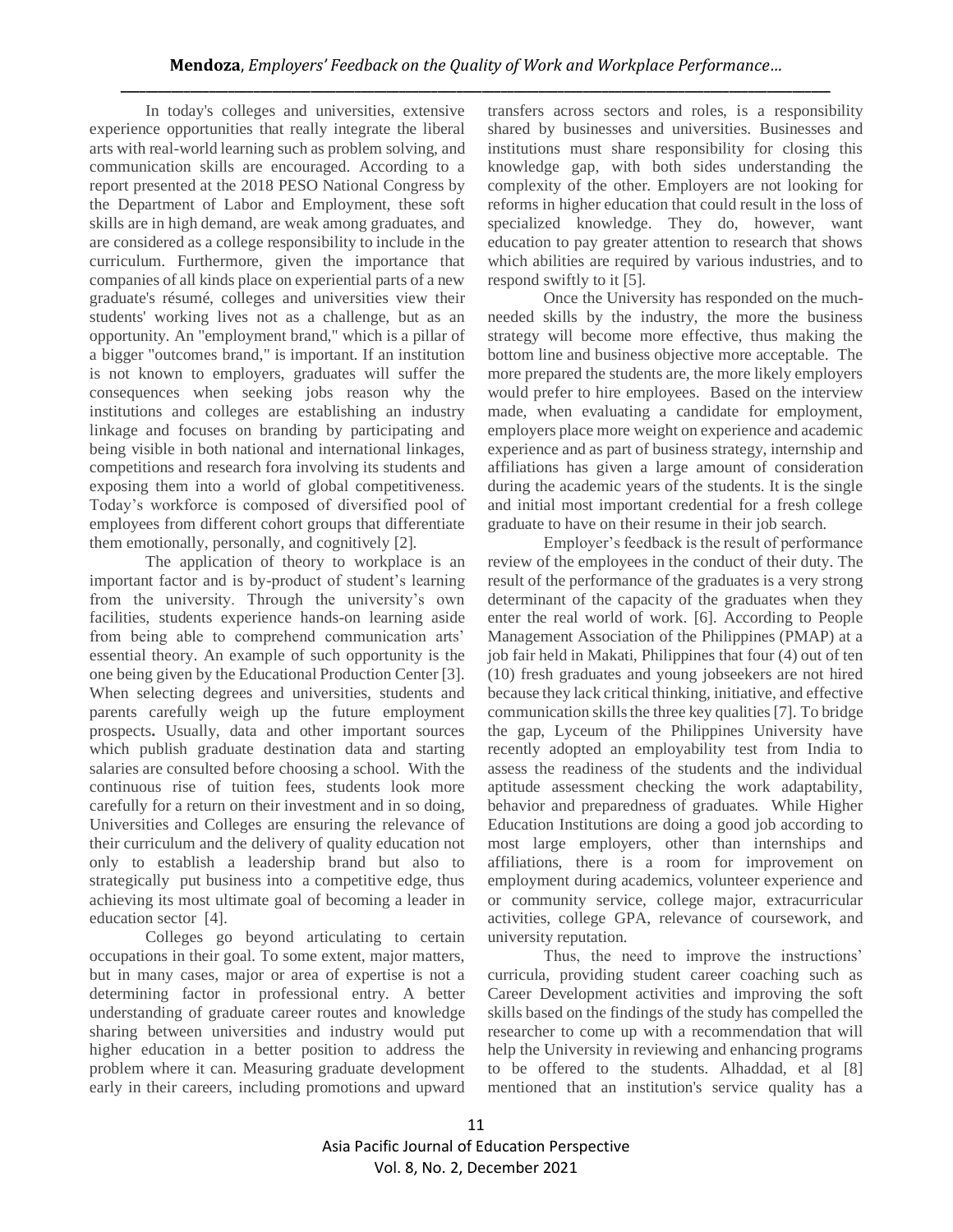significant impact on students' satisfaction in various areas. It is primarily based on the teaching quality and the institution's environment, as students expect to discover highly qualified, knowledgeable, and experienced faculty members for their academic progress. Students were primarily concerned with finding the best academic environment by combining teaching methodologies and understanding with course and task requirements, as well as having satisfied tangible facilities such as comfortable classes, digital labs and libraries, infrastructure quality and reliability, and other assured facilities that contribute to creating a positive learning environment. With all of these infrastructures in place, any institution will be able to achieve a profitable and sound bottom line as a reward for fostering client loyalty.

The results of the study will go a long way in diagnosing the competencies needed such as knowledge, skills, and attitude of the students so that they will be more prepared in the world of work. Responses of employers in the study will serve as a basis in formulating business strategies to enhance curriculum that will contribute to efficiency, productivity, and quality of graduates in their respective workplaces. Realigning the business objectives with the changing industry conditions will help the University assess its weaknesses and will help identify areas which may require additional training and support to be given to its students during academic instruction. This would prepare the students to actual workplace and increase the Quality of Work and Job Performance. It will also provide the graduating students meaningful preemployment activities that would help them develop full potential, knowledge, skills and attitude.

#### **OBJECTIVES OF THE STUDY**

This study aims to provide information to identify what key areas the institution should be focusing and strengthening while preparing the students so that they could deliver quality work in their workplace, thus becoming an effective worker in the future. More specifically, it will present the work of LPU B graduates in terms of its leadership brands such as competence, commitment, credibility and caring. It also determined feedback of the employers towards the workplace performance and competency in terms of employee's knowledge, skills and attitude, and lastly, the employer's feedback which were presented shall serve as input to Career Development strategies.

# **MATERIALS AND METHODS**

#### **Research Design**

The study used the descriptive survey method. The employer's feedback describe the quality of work and workplace performance of the graduates from the perspective of the employers, department and Section heads, immediate superiors and supervisors in CALABARZON who directly handle the employed graduates of LPU – Batangas.

First part of the study presents the qualitative analysis of employer's feedback categorized into four (4) Leadership brands of the University. Second part includes the qualitative analysis in the sense that the researcher explored and combined the employer's feedback based on the results of the study of different college researchers in the same University divided according to knowledge, skills, and attitudes. This is used to define the problem or develop an approach to the problem. It also used to go deeper into issues of interest and explore nuances related to the problem.

#### **Participants**

A total of one – hundred eighty (180) companies in the region represented by mostly human resource managers, operations managers, supervisors and department heads who are in direct contact with the graduates of LPUB. The feedback of employers on quality of work and work performance were based on the 469 rank and file employees, 54 supervisors and 23 managers who are graduates of the university and presently connected with these companies.

It was distributed along with the University letter inviting the employers and alumni to attend and witness the Institutional Sustainability Assessment (ISA). Regardless of the number of graduates in the company, the questionannaires were distributed personally while some employers requested to send it through e-mail. Respondents who represented their respective companies came from both government and private manufacturing, services, educational institutions, uniformed services, banking institutions and retail industries.

Lyceans who are products of the College of Allied Medical Professions, College of Nursing and Dentistry dominates workforce in the hospitals and healthcare industries located in the province and in the region, the police and officers of the Philippine National Police, Jail Management and Bureau of Fire and protection and other uniformed services, graduates of the College of International Tourism and Hospitality Management, College of Business Administration, College of Computer Studies, College of Engineering and Lyceum International Maritime Academy whose quality of work and performance was observed, appraised, evaluated were subjected to a documentary analysis.

#### **Data Gathering Instrument**

Survey questionnaire is the main instrument used in the study. The first part of the questionnaire was taken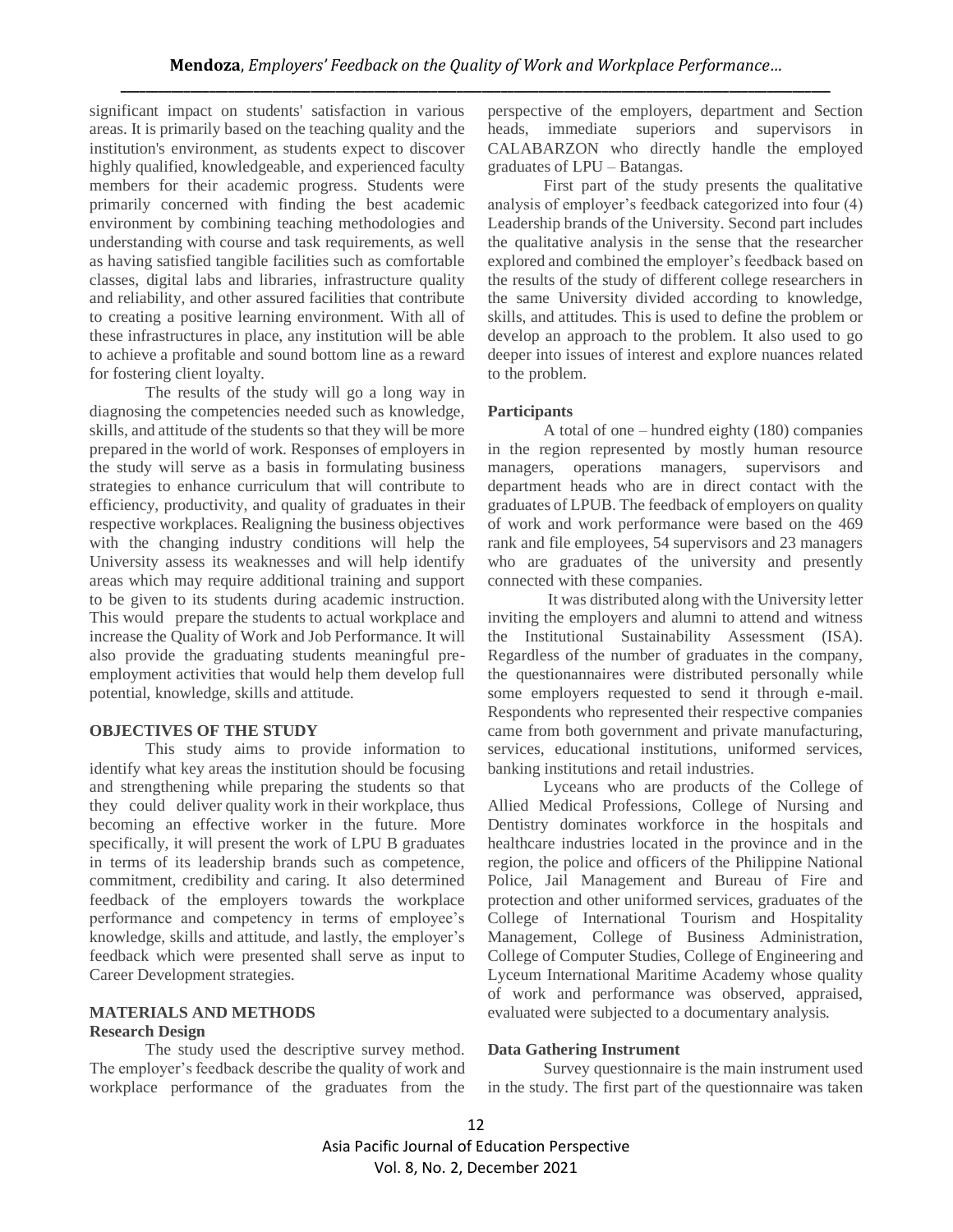from the standard performance appraisal tool used by majority of the companies and was slightly modified based on the suggestions and recommendations by a Human Resource experts and professionals so that it will become more suitable to the nature of problem which is being investigated. It was alligned to the four leadership brands of the LPU Batangas. The qualitative feedback presented and analyzed in the 2nd part of the study came from the employers themselves which is also a result of many studies undertaken by college researchers of the University. The inputs were likewise taken from the combined action plans of the researches. Commonalities were taken from the action plans and were summarized to come up with a more comprehensive and acceptable inputs for Career Development. Survey questionnaires used is one from a result of collaboration with the companies which periodically appraise their employees. It was validated by the experts to check reliability and authenticity.

#### **Data Gathering Procedure**

The researcher after gathering ang combining performance appraisal forms from employers and validating it with the experts and professionals, prepared a letter of request to the Presidents and Human Resource Manager to seek permit for the distribution of questionnaires to check the quality and Performance to whom graduates of LPU are currently employed. The letter upon approval was then administered where confidentiality of the responses where assured. Responses of employers were expressed in general especially to employers who hired more than two (2) LPU-B' graduates. Documentary analyses were also made using the study conducted by different colleges of the University. These documents are the employer's feedback collected through the assistance of the research office. Common indicators were summarized and used and analyzed on the second part of the study. The recently concluded employability test administered in March, 2018 by the Counselling and testing Center of the Lyceum of the Philippines University Batangas in partnership with the Career Development, Alumni and Placement Center have contributed a very significant inputs in identifying the skills needed by the graduates of each program which can be utilized in designing important skills of the graduating students.

### **Data Analysis**

This study made use of arithmetic mean and percentage distribution. Weighted mean was also used to determine the quality of work and performance of the graduates in the statistical treatment while the pearson corelation was used. Personal encoding and SPSS were

also used to interpret and analyze the data gathered. There were 180 companies in the region where graduates are currently employed and and actively responded through a survey questionnaire. Distribution and retrieval of questionnaires were done personally by the researcher. Some respondents also sent their responses through emails and or scanned document.

#### **Ethical Consideration**

The researcher considered ethical factors when the study was conducted. This includes informed consent and disclosure of information. The researcher provided a letter to the employers seeking permission if they could participate in the study. To disclose the discussion, name or personal identification was intended to be blank and there was no video or audio to maintain confidentiality of the respondents who answered the questionnaire.

# **RESULTS AND DISCUSSION**

| Table 1. Quality of Work of LPU -B graduates |
|----------------------------------------------|
| according to Four Leadership Brands          |

| <b>Quality of Work</b> | WM   | V I              | Rank |
|------------------------|------|------------------|------|
| Competence             | 3.07 | Very Good        | 3    |
| Commitment             | 3.12 | Very Good        |      |
| Credibility            | 3.02 | Very Good        |      |
| Caring                 | 3.13 | Very Good        |      |
| <b>Composite Mean</b>  | 3.09 | <b>Very Good</b> |      |

Table 1 presents the summary of the quality of work of graduates of LPU Batangas. It clearly shows that among the four (4) Leadership brands of Lyceum of the Philippines University, Caring was noted to have gained the highest weighted mean of 3.13 interpreted as very good while credibility earned the lowest in rank. It may reveal that employers feel that the graduates of the University are caring individuals who in turn carry over this attitude to internal and externals customers. They can display kindness and concerns for others. Caring employees creates a positive impact to the workplace and maybe contagious in the sense that it may encourage other employees to connect with one another and cultivate programs that inspire good company culture. Being able to display kindness and concerns for others are somewhat being felt and observed by the employers.

While caring being the highest attribute a Lycean is found to be strong at, credibility has slightly slowed down with a composite mean of 3.02. Although still interpreted as very good, it is by so far, the lowest among the four leadership brands the employers have noted among the workforce the university was able to produce. This may indicate that the employees still lack qualities yet to be trusted to handle a more challenging and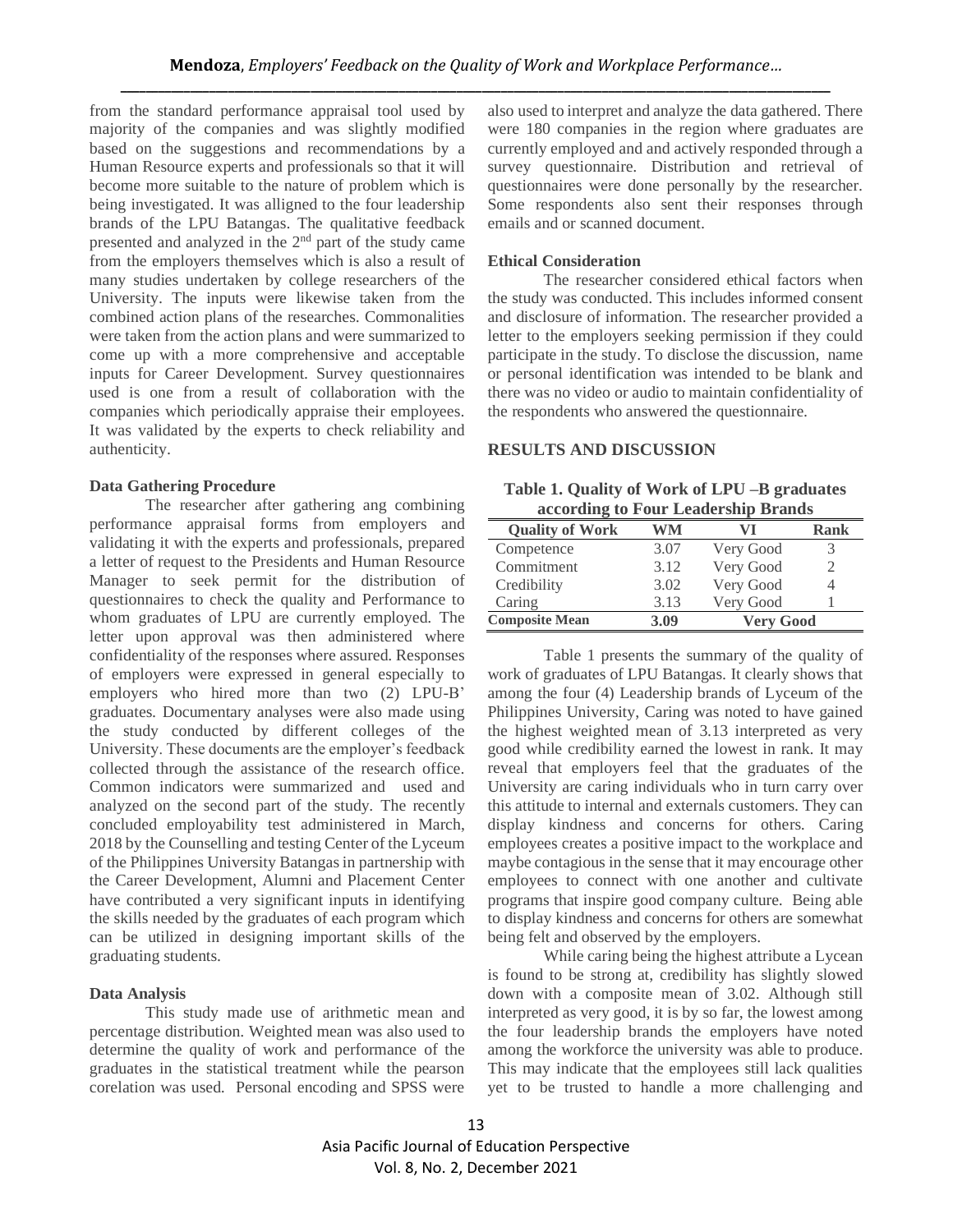important tasks. Likewise, it may have been viewed and observed that professional development is one of the lacking attributes that the subject may have failed to demonstrate.

One aspect of workplace relations is employee credibility, which refers to believability. Gubbins et al [9] cited that people believe and trust someone who possesses credibility. Employee credibility has a significant impact on a company's bottom line since it affects employee motivation and overall workplace efficiency. Employee credibility, according to the same author, encourages loyalty because employees who trust their leaders are more likely to stay with a company and are less likely to become dissatisfied and seek work elsewhere. This means that businesses that can build employee credibility spend less money on recruiting and training replacement workers. As a result, future people professionals will need to have credibility as a competency as well as a drive to investigate many sources of information to make informed decisions.

| <b>Employee's Performance</b>                                                                                  | <b>WM</b> | VI               | <b>Rank</b> |
|----------------------------------------------------------------------------------------------------------------|-----------|------------------|-------------|
| 1. Proficiency and mastery of Standard Operating Procedures as demonstrated in<br>actual performance of work   | 2.85      | Very Good        | 10          |
| 2. Ability to grasp new ideas and instructions; including perception and trainability                          | 2.96      | Very Good        | 8           |
| 3. Able to maintain harmonious relations with co-employees, superiors and the<br>customers                     | 3.04      | Very Good        | 4.5         |
| 4. Show/s enthusiasm in performing functions and assignments                                                   | 3.07      | Very Good        | 2.5         |
| 5. Regularity of attendance and punctuality                                                                    | 2.89      | Very Good        | 9           |
| 6. Self – motivation; self – starter; predisposition to act as situation demands                               | 3.00      | Very Good        | 6.5         |
| 7. Diligence and effort exerted in performing functions and assignments without<br>easily giving up physically | 3.04      | Very Good        | 4.5         |
| 8. Drive to complete assignments without easily giving up physically                                           | 3.00      | Very Good        | 6.5         |
| 9. Give/s due respect for those who occupy positions of authority as well as the<br>rights of others           | 3.15      | Very Good        |             |
| 10. Show/s enthusiasm in performing functions and assignments                                                  | 3.07      | Very Good        | 2.5         |
| <b>Composite Mean</b>                                                                                          | 3.01      | <b>Very Good</b> |             |

**Table 2. Employer's Feedback on Employees Performance of the Graduates**

*Legend: 3.50 – 4.00 = Outstanding; 2.50 – 3.49 = Very Good; 1.50 – 2.49 = Good; 1.00 – 1.49 =* Fair

Table 2 presents an employer's feedback on performance of Lyceum of the Philippines University Batangas' graduates using the combined standard performance appraisal forms being used by companies. Overall rating of 3.01 was interpreted very good as to the performance of graduates of LPU Batangas in their respective workplaces.

Among the indicators of employee's performance, it was revealed that graduates give due respect for those who occupy positions of authority as well as the rights of others. Showing enthusiasm in performing functions and assignments equally posted second among the indicators based on the employer's feedback with a weighted mean of 3.07 while diligence and effort exerted in performing functions and assignments without easily giving up physically ranked third with a rating of 3.04.

The teachings made by the Jose P. Laurel in JPL subject is somewhat learned and inculcated to the mind of the students of the Lyceum of the Philippines University. LPU's core values are manifested into the whole community and giving respect to others is one of the very important components of God centeredness. Employers may have noted that employees who are graduates of the University listens to the authority, are helpful and serve with politeness.

Respect for authority is a sign of mental well-being. Furthermore, it protects people from injuring themselves or others. Anti-social people are those who have a pathological disdain for authority. Antisocial people can understand rules intellectually, but they don't understand why they should be followed. The majority of ordinary people have an intuitive sense of why it is critical to respect authority [10].

Proficiency and mastery of Standard Operating Procedures as demonstrated in actual performance of work obtained the least with a weighted mean of 2.85, while regularity of attendance and punctuality and ability to grasp new ideas and instructions including perception and trainability obtained a rating 2.89 and 2.95 respectively placed second and third second to the least. Proficiency and mastery of Standard Operating Procedures (SOP) although interpreted as very good, graduates are seen to improve in technical skills.

This may mean that the employees have the tendency to do short cut methods that deviate from the standards. There may be instances that the policies and house rules were not meticulously used as a guide to reduce the possibility of missed steps or other errors that impact the quality of the completed product.

It's critical to adhere to the sequential instructions, which serve as guides for employee work operations. These are based on input from the workers who conduct the task, whether recorded in numerical stages or organized as flow charts. When a person follows the SOP for a certain work,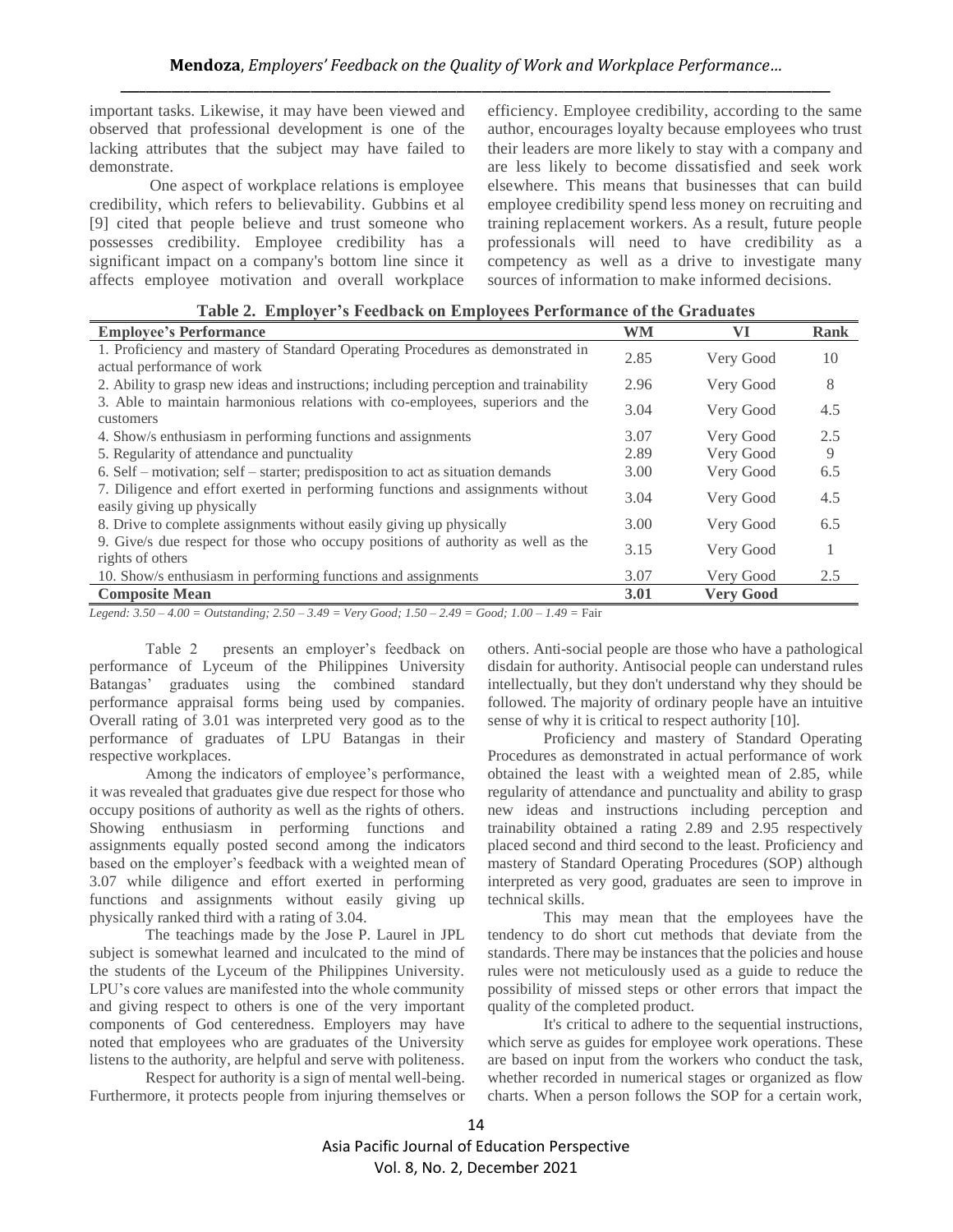they generate a consistent and predictable product. As previously stated, SOP's provide a clear picture of the standards required in the operations, marketing, and administration disciplines, as well as the statement of policies and procedures, efficiencies, profitability, consistency and reliability in production service, fewer errors in all areas, a healthy and safe environment, and protection of employers in areas of potential liability and personal matters. One of the numerous advantages of using it is that it removes emotion from troubleshooting, allowing needed concentrate on solving the problem [11].

| Table 3. Employer's Feedback on the |  |
|-------------------------------------|--|
| <b>Competency of Graduates</b>      |  |

| Employees'<br>Competency | WM   | Verbal<br><b>Interpretation</b> | Rank |  |  |
|--------------------------|------|---------------------------------|------|--|--|
| Knowledge                | 3.39 | Very Good                       |      |  |  |
| <b>Skills</b>            | 3.41 | Very Good                       |      |  |  |
| Attitude                 | 3.38 | Very Good                       |      |  |  |
| <b>Composite Mean</b>    | 3.39 | <b>Very Good</b>                |      |  |  |

*Legend: 3.50 – 4.00 = Outstanding; 2.50 – 3.49 = Very Good; 1.50 – 2.49 = Good; 1.00 – 1.49 =* Fair

Among the competencies demonstrated by Lyceans, the study has shown that graduates are strongest in skills. It can be gleaned from the Table 5 that skills posted a 3.41 composite mean followed by knowledge which is slightly lower by 0.02 points versus skills at 3.39 while attitude comes the least in the competency at a rating of 3.38.

This indicates that LPU -B graduates are skilful while their attitude is an important competency that a graduate must be given a special consideration. Employers perceive that they can complete the tasks on a timely manner, with eye on details and can manage time effectively.

They may also be seen to have the ability to perform the tasks with sense of consistency. With the present strong practice of LPU through the creation of Internship office and the Industry Linkage office it is believed that skills are already developed from among the graduates since they are deployed and given long exposure in real world of work.

It was cited in the article written by Kumar, and Jamal, [12], there was a major skill gap in the country as 80% of the engineering graduates are 'unemployable' It was mentioned that learning a new skill broadens the opportunities, as well as empower one as an individual. Training of skills does not only help build and enhance networking, time management and communication but also remedies the technical problem. It was stressed out that education is responsible for changing the difference and not the industry and later concluded that in some respects, the skills gap must be addressed as partnership between higher education and industry.

The study reveals that the attitude of LPU-B graduates may be improved further. Positive attitude may seem to be not strongly in place yet to the employees which

may be proven by the words and actions being used, energy volunteerism, and accountability among others.

It was cited in the study of Bautista, et al [13] that the most significant factors in determining whether the institution is successful in developing and inculcating the appropriate, attitude, knowledge and skills, values and habits is through their graduates. Attitude is the readiness to act in a certain way to certain issues. This may constitute moods, feelings, anxiety, fear and prejudices. It is not an innate tendency, and this can be learnt through experience. It is assumed that the appearance of an attitude is dependent on learning or social interactions [14]. This follows that if the students are exposed to interactive environment and learning experiences, their attitude will be developed due to assimilation from environment and emotional effects of certain kinds of experiences and direct intellectual processes.

# **Proposed Career Development Strategies based on Employer's Feedback**

### **Identified Weaknesses from the Employer's Feedback based on LPU Leadership Brand:**

(Competence, Commitment, Credibility and Caring)

- 1. Can spot and Act on opportunities that colleagues or leaders have not noticed.
	- a. Strategies:
		- Initiate a Career and Employment Coaching that will provide understanding and appreciation of developing soft skills in preparation for employability
		- Integrate a problem-based learning in performing activities and accomplish assessment through OBE.
		- Strengthen the application of problem-solving techniques in working with various projects emphasizing the value of creativity and innovativeness.
		- Provide opportunities to experience intellectual discussion for participating in the local or international research conferences to enhance presentation skills and boost confidence by collaborating with colleges and Research office.
	- b. Outcome:
		- At least 80% of the graduates have taken the AMCAT Employability Test and attended the Career Coaching Seminar
		- Employer's Feedback on Problem Solving Techniques issue is addressed with zero to minimal problem.
- 2. Meets/ s deadlines and pays attention to the details of the job.
	- a. Strategies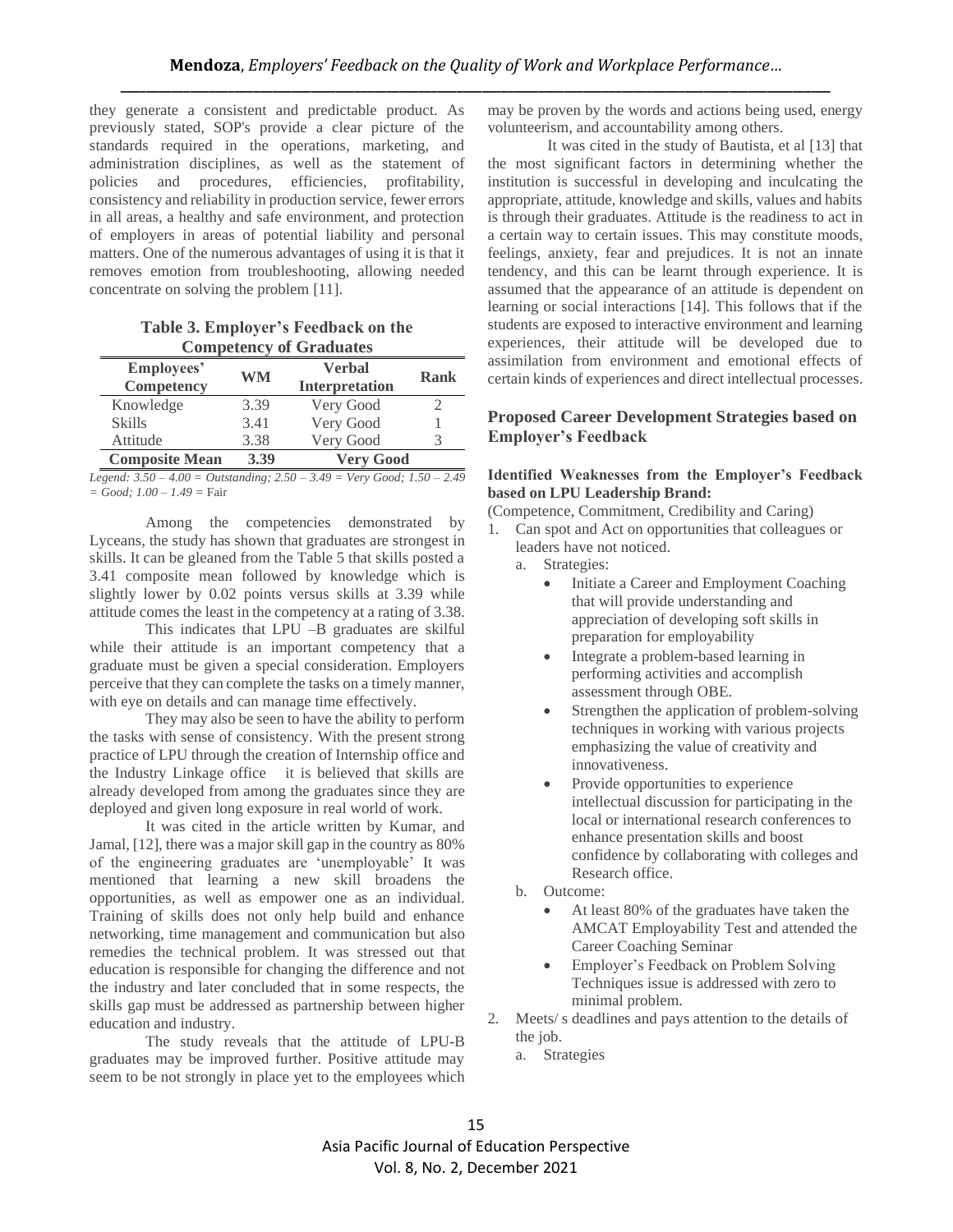- Provide strong support to extracurricular activities to address the gap in working in a multi-disciplinary team
- Present to graduating students the result of this study to make them aware of the issue and concern of the employers.
- Collaborate with the colleges and participate in the design of career development activities that would relate all applications of lessons to actual work environment and how values should manifest in performing their certain duties following ethical standards and code of professional conduct.
- Provide co- curricular activities where employability skills of the students can be developed and enhanced as their preparation to the world of work.
- Provide team building activities that would highlight the value of leadership, hard work and perseverance will open the door for more opportunities of exposure and trainings
- b. Outcome
	- 80% of the graduates are aware of the concerns of Employers and becomes conscious of the issues.
- 3. Can participate in decision making and maintain good relations of co workers
	- a. Strategies:
		- Establish / build a long-term relationship with the industries to train LPU-B students and expose them to world of work and to provide information that would regularly assess the graduates
		- Collaborate with the employed alumni in various companies to establish connections and will open the door for more opportunities of exposure and trainings.
	- b. Outcome:
		- Impart good working perspective and collaborative-interpersonal skill

# **Based on the Employer's Feedback on the Competency of Graduates**

a. Strategies:

- Present to all colleges plans of CDAP and recommend them of the below activities as part of intervention of Career Development and as part of student service.
- Ensure that there are student assessments of student outcomes using a device or tool that would identify the gap between the actual performance and the expected SO.
- Integrate the work-related values in the syllabi that highlights the importance and the value of courage, hard work and Love of God
- Relate all applications of theories to everyday actual work environment and how these values are demonstrated in certain tasks and duties following professional, moral and ethical standards.
- Use of rubrics in measuring the work skills and values of the students during classes (essay, role playing, power point presentation, narrative report)
- Intensify Information technology skill through technology-based facilities provided by the University.
- Collaborate with the department to allow students to attend relevant seminars and workshops especially technical skills related program.
- Design a seminar with workshop that would encourage the students and enhance communication skills through coordination with the Deans especially the College of Education, Arts and Sciences who oversees the Languages.
- b. Outcomes:
	- Result of research is presented to the Deans during the Academic Council Meeting for a strengthened integration of theories to real life situation.
	- Evident use of rubric that can be used to measure the skills of the students.
	- Inclusion of seminar at least once per semester as seen in the Career development program of the college.

# **CONCLUSION AND RECOMMENDATION**

The quality of work of the graduates of LPUB is very good in terms of competence. Willingness to serve the customers always defines how graduates are competent as workers. Among the quality of work of LPU –B graduates based on four (4) Leadership brands, caring placed the highest and is identified to be the strength of the Lycean. In the work performance of the University graduate, giving respect for those who occupy positions of authority as well as the rights of the others was noted to be very good. Lyceans possess knowledge needed for the job was noted to be at the highest level in terms of knowledge. Lyceans perform enthusiastically in learning the skills with the latest advancement and applying virtues of integrity and honesty in all aspects of work and enjoying comfortable working relationship with his / her superiors. The overall quality of work and performance of the graduates is very good, and their performance is significantly correlated with the quality of work.

The University may consider programs in strengthening soft skills of the students through continued linkage and collaboration with the partner industries to prepare the

Asia Pacific Journal of Education Perspective Vol. 8, No. 2, December 2021